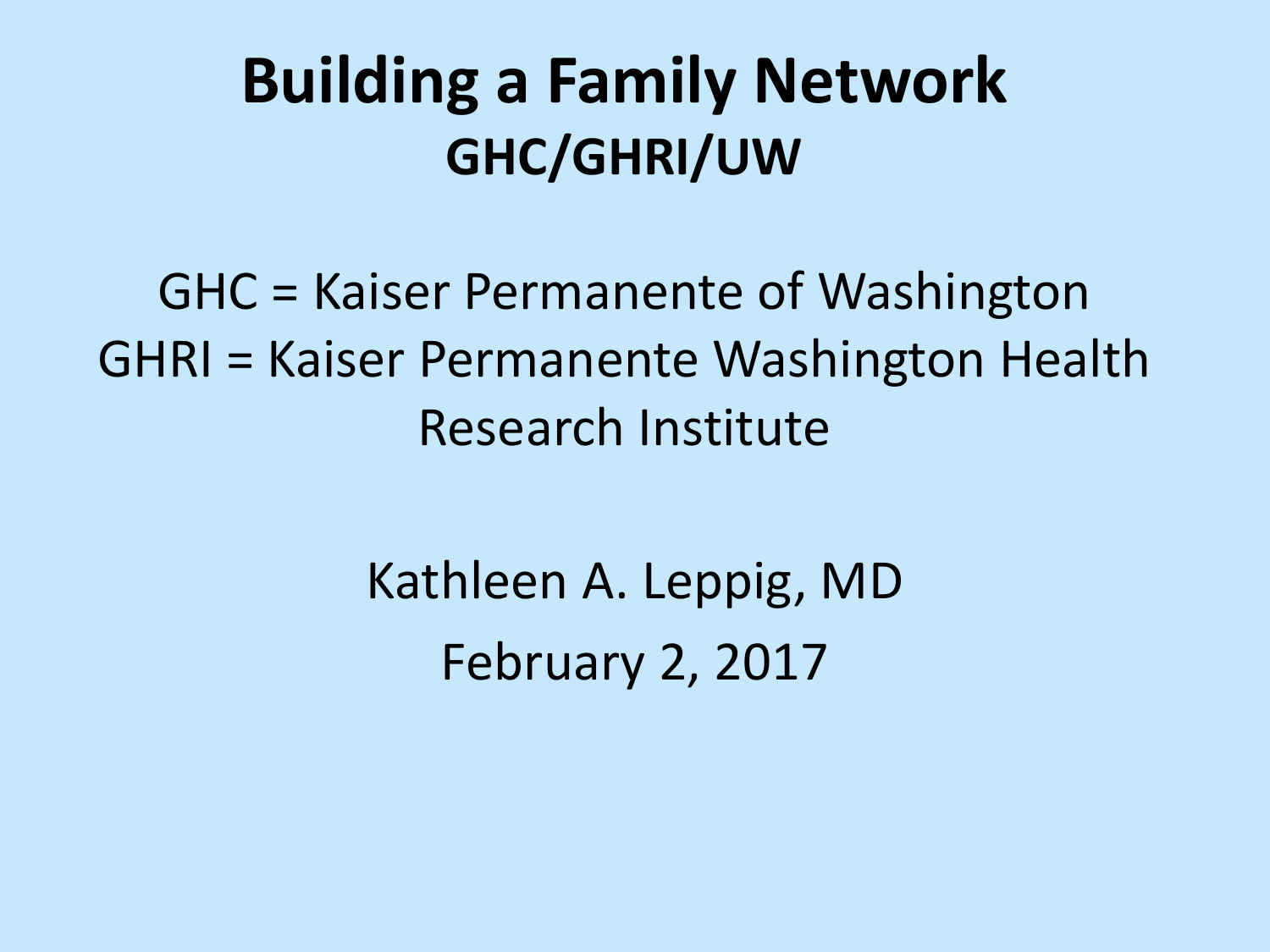## Family Network

- Providing information to family members at risk for their own health care
- Sharing information because of looking for support
	- Correlated with the severity of disease?
- Barriers of sharing genetic information
	- Family dynamics
	- $-$  HIPAA vs. Duty to Warn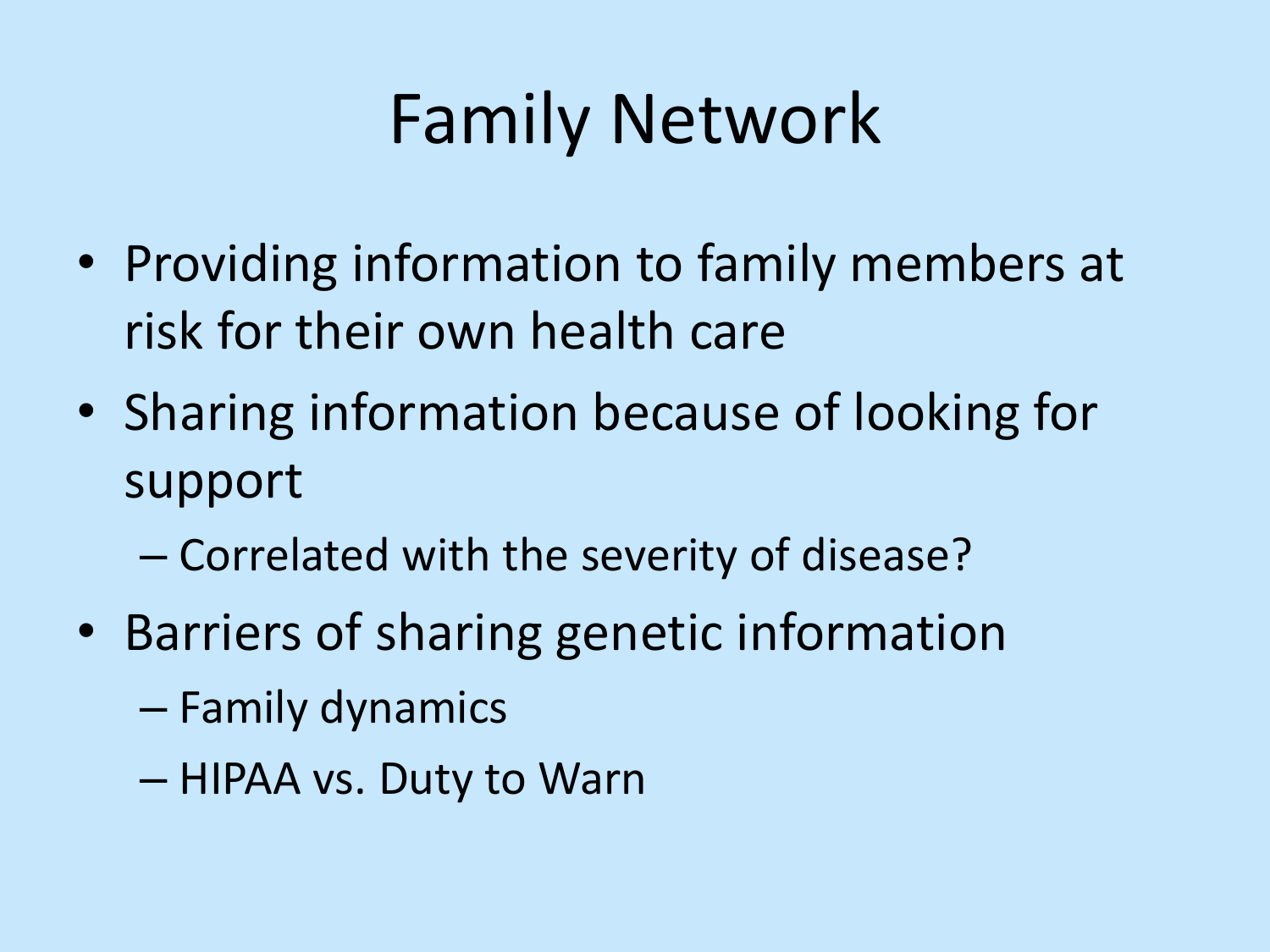### **Three families from eMERGEII with PGRNSeq actionable variants**



64 yrs 59 yrs<br>Obese Obese

71 yrs

#### **Molecular Genetics & Genomic Medicine**

Open Access)

ORIGINAL ARTICLE

#### Building a family network from genetic testing

Kathleen A. Leppig<sup>1,2</sup>, Heidi A. Thiese<sup>1</sup>, David Carrel<sup>3</sup>, David R. Crosslin<sup>4</sup>, Michael O. Dorschner<sup>2</sup>, Adam S. Gordon<sup>5</sup>, Andrea Hartzler<sup>3</sup>, James Ralston<sup>3</sup>, Aaron Scrol<sup>3</sup>, Eric B. Larson<sup>3</sup> & Gail P. Jarvik<sup>5</sup>

<sup>1</sup>Genetic Services, Group Health Cooperative, Seattle, WA 98112, USA

2 Department of Pathology, University of Washington, Seattle, WA 98195, USA

<sup>3</sup>Group Health Research Institute, Group Health Cooperative, Seattle, WA 98101, USA

4 Department of Biomedical Informatics and Medical Education, University of Washington, Seattle, WA 98195, USA

5 Department of Medicine (Medical Genetics) and Genomic Sciences, University of Washington, Seattle, WA 98195, USA



Ŧ 31 yrs

mutation

28 yrs

a. yo s<br>fever after surgery in AK<br>died after fall and hit heas

34 yrs

testing in pro-

RYR1 c. 1840 C>T p. Cys614Arq

Malignant hyperthermia Irish, German, English, French

Family 2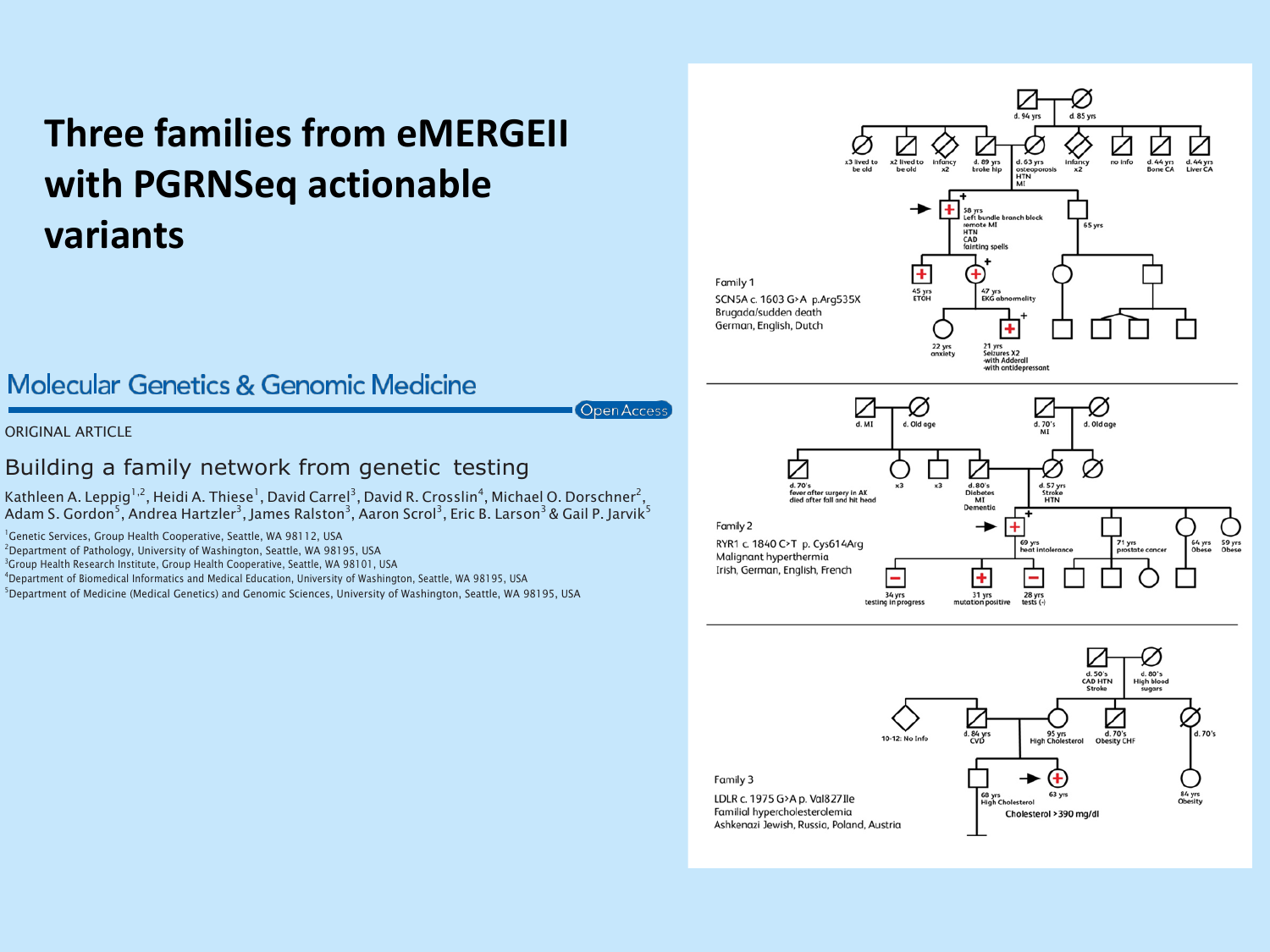eMERGE Supplement: Family Network Approach to Assess the Trickle-Down Effect of Genetic Testing

**Specific Aim: To explore the feasibility of health** systems-led identification and communication with **family members of eMERGE participants** 

- Patients to be included are members of GHC/KPW and enrolled in eMERGE
- GHC/KPW will be returning pathogenic, likely pathogenic, VUS for CRC, and negative results to eMERGE participants
- GHC/KPW is an integrated healthcare system



Nora Henrikson, PhD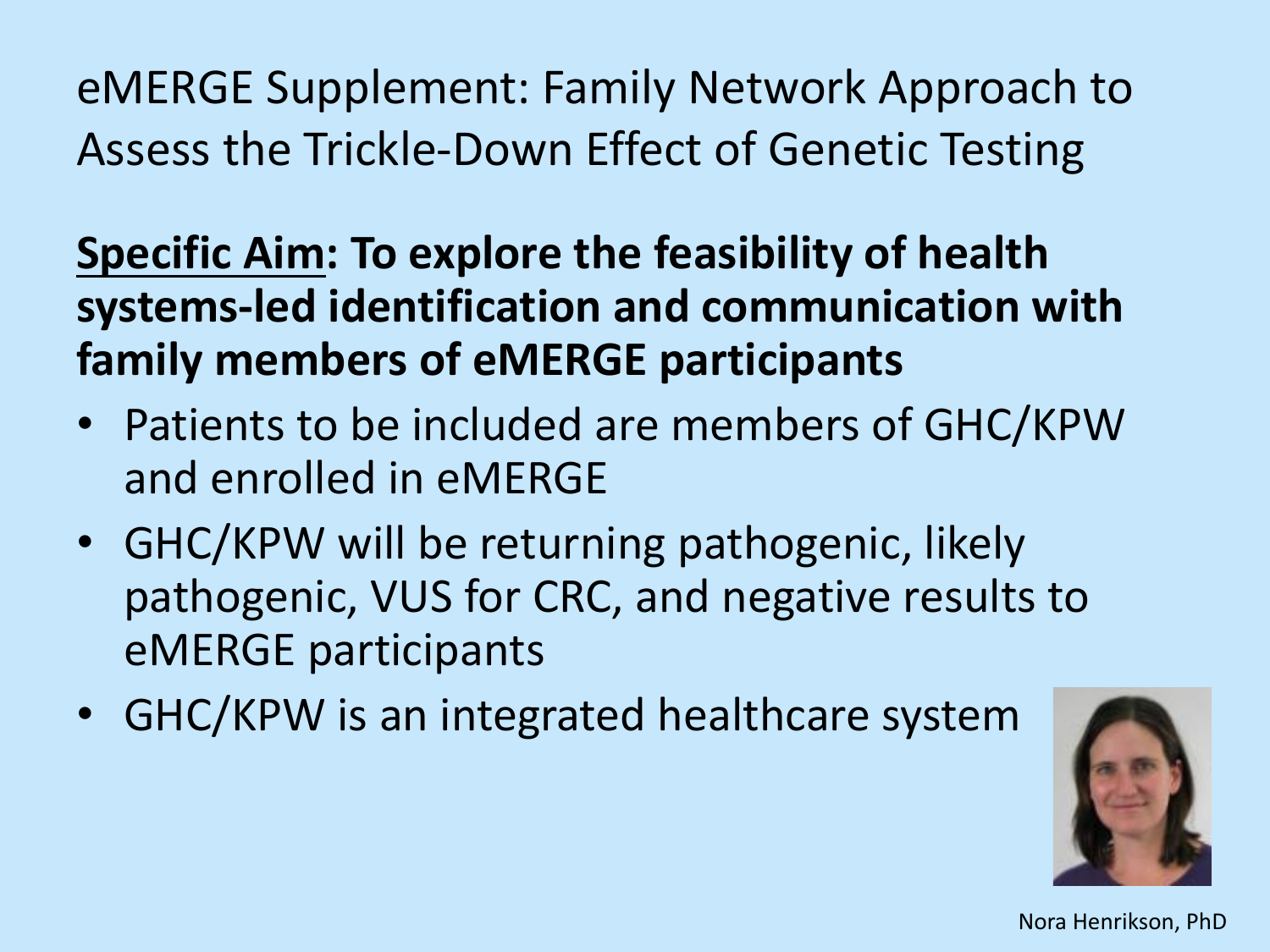## To explore social, ethical and legal feasibility:

We will conduct semi-structured interviews with approximately 20 eMERGE participants before results have returned with:

- Topics:
	- Family definition
	- $-$  Preferred role (if any) in GHC/KPW for sharing actionable results with likely affected family members who are also GHC/KPW members
		- GHC/KPW duty to contact relatives directly with the proband's consent
		- Use of EMR for sharing information, particularly between providers
		- Special considerations for minors
	- $-$  Hypothetical scenarios: clinical vignettes (CRC and Marfan syndrome) followed by questionnaire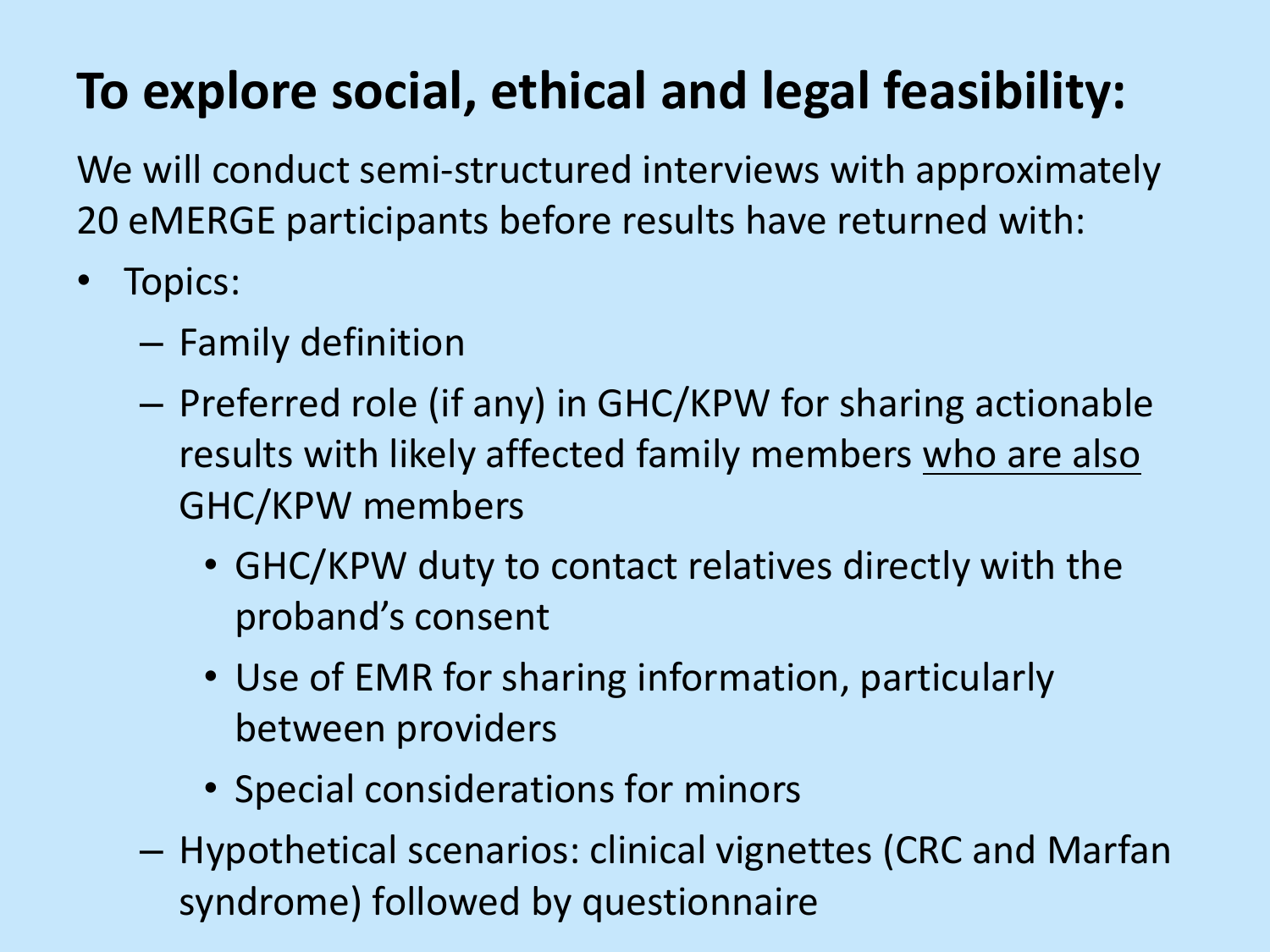### **Building a Family Structure**

- We will also collect contact information for relatives identified by each participant
	- We will attempt to identify relatives based on first name/last name/DOB provided by eMERGE participant
	- We will NOT access relatives' EMR or contact relatives directly

Currently questionnaire and vignettes are at IRB for approval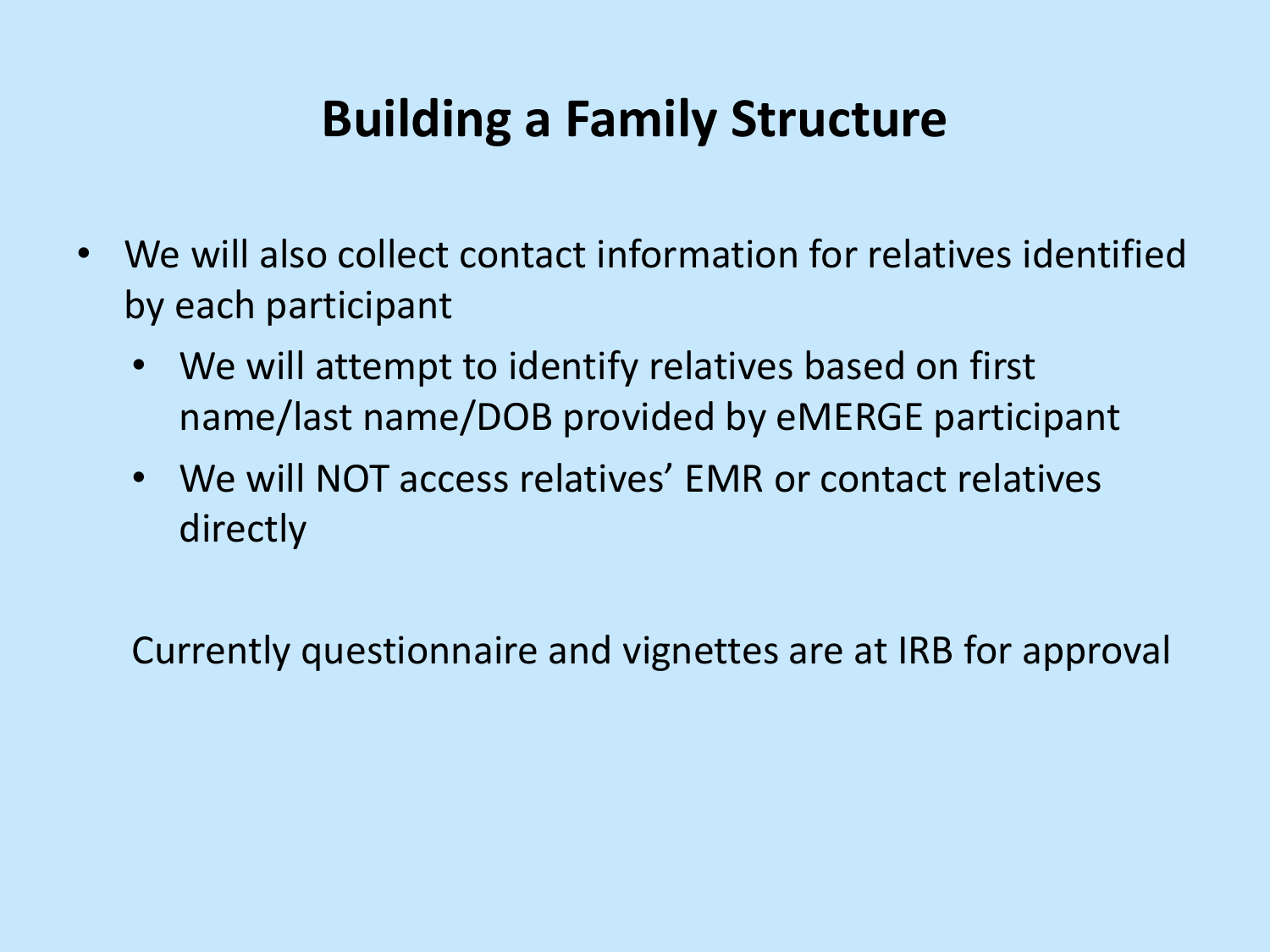## **Legal Ramifications**

- In contact with GHC/KPW legal consultants regarding the process within our institution
- Consultation with Bob Wildin, MD at NHGRI regarding Family History Tool
- In Process: Assembling a team of legal experts from the eMERGE sites to address issues including duty to warn vs. HIPAA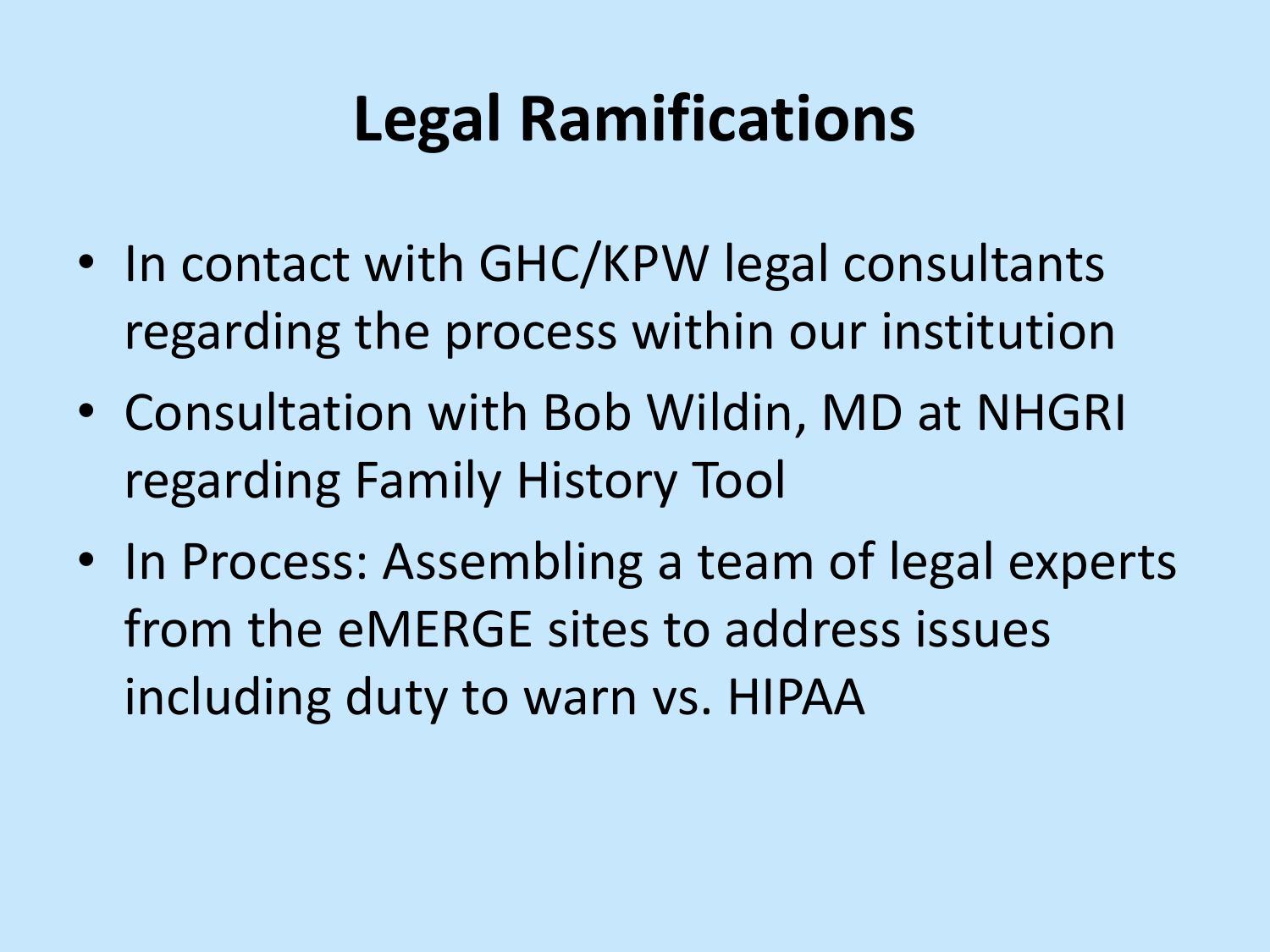# **Ongoing Work**

- Family Talk trial to improve CRC genetic results communication headed by Deb Bowen.
- Development of DOT phrases to be used in all eMERGE return of results appointments for consistent collection of information
- Exploration of family network development in other patient populations with a genetic diagnosis
- Development of eMERGE wide Family Network project, in conjunction with ROR